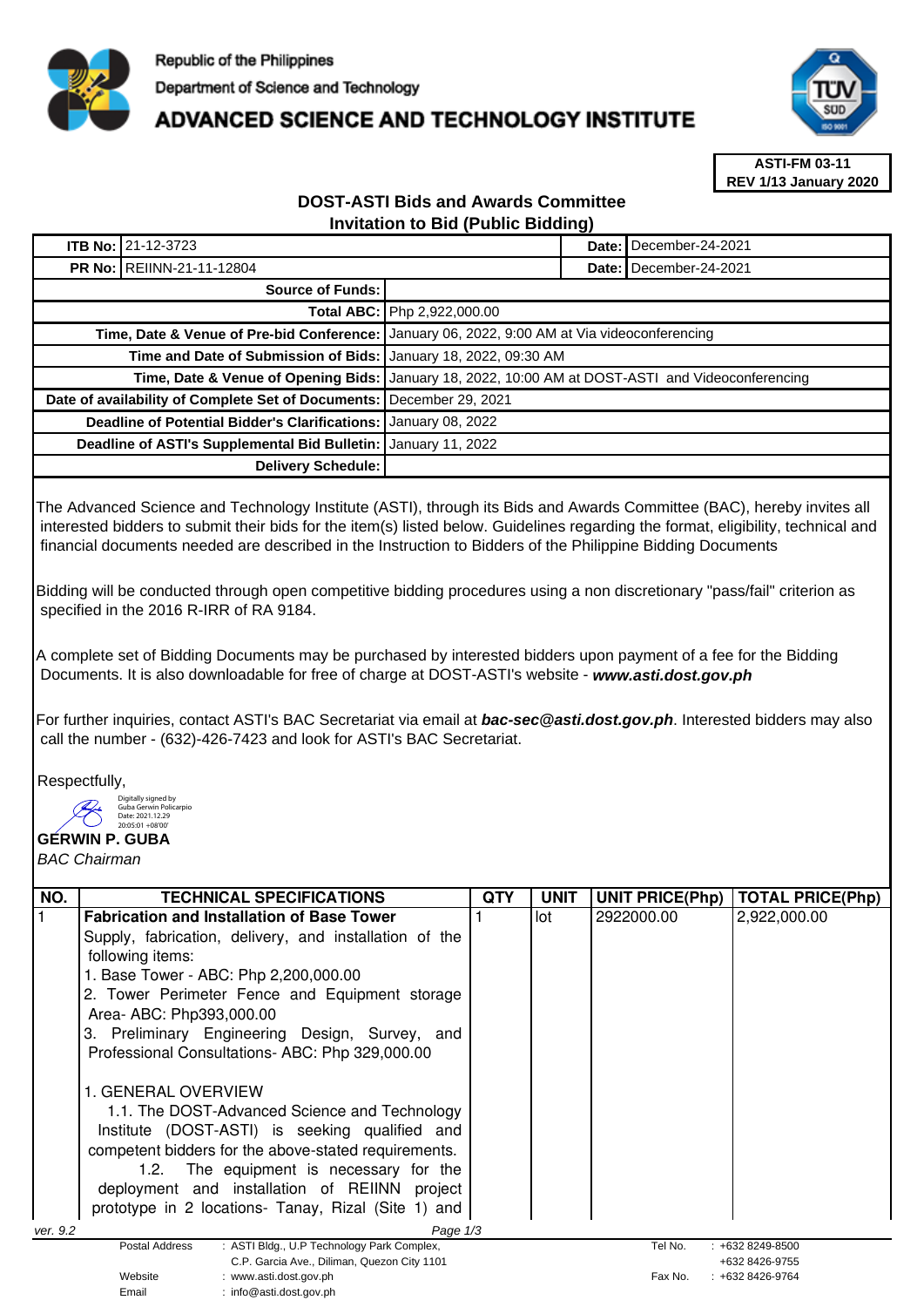Dona Remedios Trinidad, Bulacan (Site 2)

1.3. The approved budget for the contract is inclusive of all applicable government taxes and services charges.

1.4. The technical specifications written herein are of minimum requirements, otherwise stated.

1.5. Please refer to the attached Terms of Reference for the full specifications. It is understood that if there are discrepancies with this Purchase Request (PR) and the Terms of Reference (TOR), the TOR will supersede the PR.

### ------------

## 2. REQUIREMENTS

2.1 Supply, fabrication, delivery and installation of Base Tower - Php 2,200,000.00

2.1.1. Specifications:

2.1.1.1 Supply, fabrication, galvanization, & installation of guyed tower made of GI pipe, complete with stiffener plates, splice plates, web bars, and all accessories as required in the attached base tower design and specification

2.1.1.2 Fabrication of 3000 x 16 mm dia. ground rods, copper-clad steel embedded to the ground, including cad weld connection to the grounding wire

2.1.1.3 The LTE Base Stations are expected to be installed in two locations- Site 1 is in Tanay, Rizal, and Site 2 is in Doña Remedios Trinidad, Bulacan.

2.1.1.4. Utilize the conceptual design, technical aspects, and details given by DOST-ASTI for a small-scale LTE base station tower and identify the scope of physical components and structures, specific outputs and requirements of the structures, and proposed methods of installation as necessary.  Design and Bill of Materials (BOM) are available upon request.

2.2. Supply, Fabrication, Delivery, and Installation of Base Tower Perimeter Fence and Equipment storage Area- Php 393,000.00

2.2.1 The following are the design parameters for the perimeter fence and equipment storage area for Site 1 and Site 2:

2.2.1.1. The perimeter fence should be installed using galvanized metal.

2.2.1.2. The total area of the fence should have a dimension of 8 x 8 m2 and a height of 1.5 m.

2.2.1.3. The fence should have a steel gate.

2.2.1.4. Equipment storage should have an area of 1.5 m by 1.5 m.

2.2.1.5. It should be properly grounded by a copper rod and should have built-in equipment cabinets.

2.2.1.6. The supplier must create/provide their own storage area during installation.

2.2.1.7. Final design of the structure shall be provided by the DOST-ASTI.

2.3. Preliminary Engineering Design, Survey, and